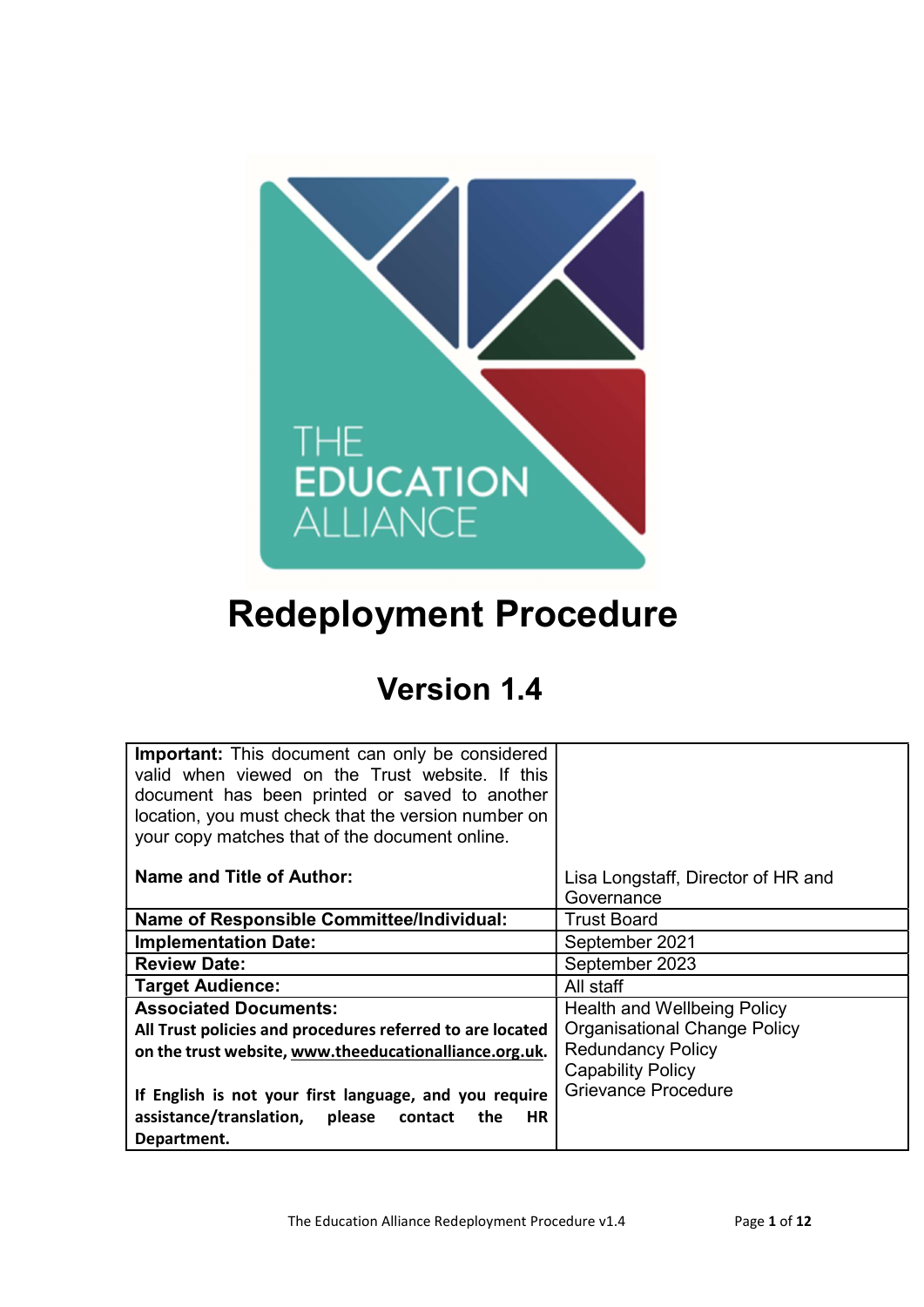#### **Contents**

| <b>Section</b>                                                    | Page |
|-------------------------------------------------------------------|------|
| <b>Policy Statement</b>                                           | 3    |
| Purpose<br>1.                                                     | 3    |
| 2. Scope                                                          | 3    |
| 3. Roles and Responsibilities                                     | 3    |
| <b>Equality and Diversity</b><br>4.                               | 4    |
| 5.<br>Principles of Redeployment                                  | 4    |
| <b>Redeployment Meeting</b><br>6.                                 | 5    |
| 7. Securing Suitable Alternative Employment                       | 6    |
| 8. Appeals                                                        | 7    |
| Monitoring Compliance with and Effectiveness of this Policy<br>9. | 7    |
| 10. Review                                                        | 7    |
| <b>Appendices</b>                                                 |      |
| 1. Redeployment Form                                              | 8    |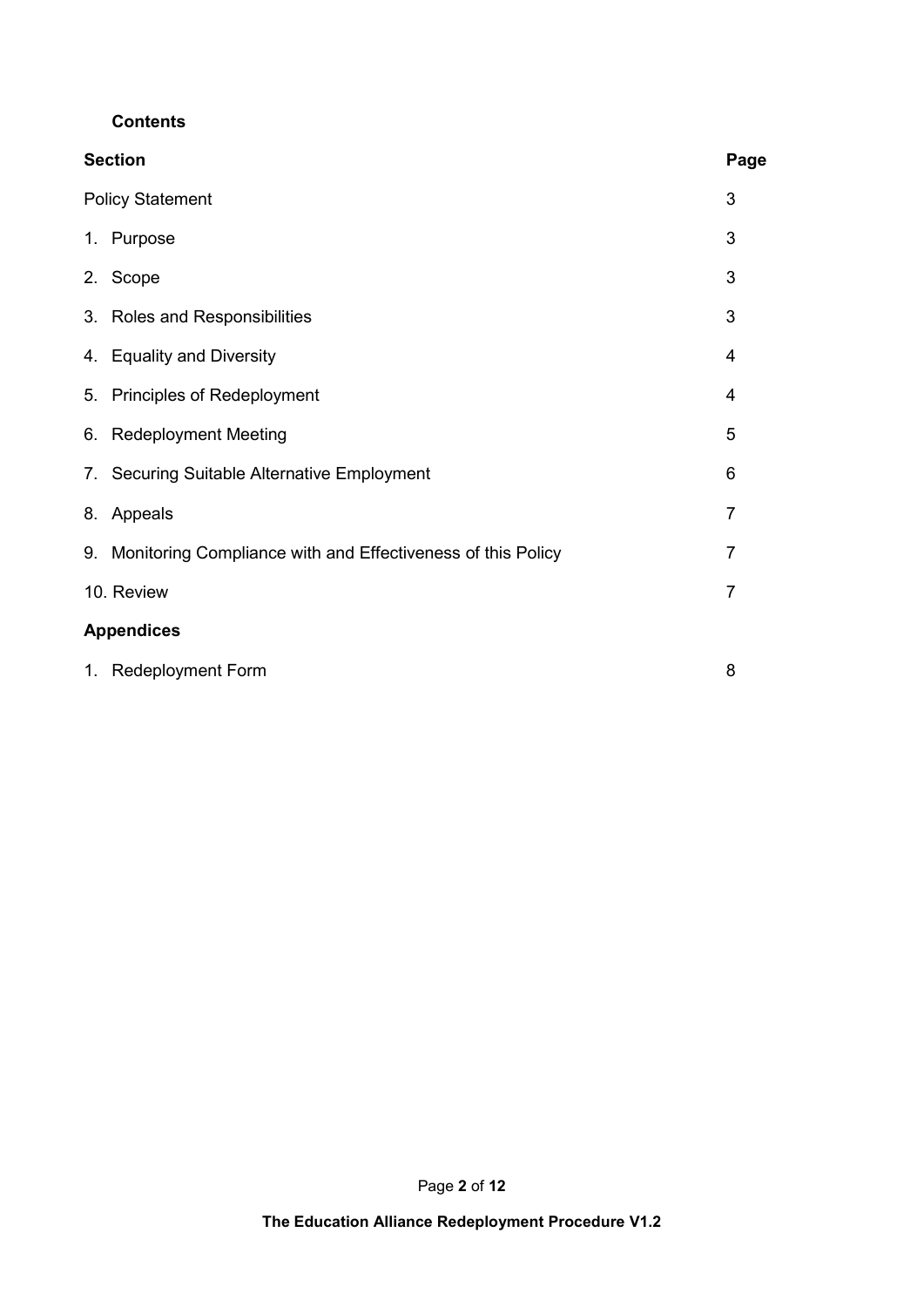#### POLICY STATEMENT

We are here to make great schools and happier, stronger communities so that people have better lives. We do this by:

- Always doing what is right
- Trusting in each other and standing shoulder to shoulder
- Doing what we know makes the difference

Doing what is right means always acting with integrity, in the interests of others and being honest, open and transparent.

The Education Alliance (the Trust) aims to support staff in their search for suitable alternative employment when they meet the criteria for redeployment. This procedure details the way in which the Trust will support redeployees in a fair, transparent, respectful and sensitive way. This procedure should be read in conjunction with other appropriate Trust policies and procedures, as detailed on the front page of this procedure.

## 1. PURPOSE

The purpose of this document is to provide guidance to managers and staff on the approach the Trust will take in redeployment situations where staff are affected by organisational change, cessation of fixed-term contracts, redundancy or capability (including capability due to ill health). The Trust aims to provide guidance for managers to follow which should ensure, wherever possible:

- Employee opportunities to secure alternative employment are maximised
- Employees are supported in understanding and preparing for change
- The Trust is able to retain skills, knowledge and experience
- The Trust meets its legal requirements and aligns with principles of good employment practice as a fair and reasonable employer
- Compulsory redundancies are regarded as a last resort and the Trust is able to avoid the costs associated with enhanced pensions and redundancy
- Employees remain flexible and adaptable, which may include employees moving to different roles, developing new skills and knowledge

## 2. SCOPE

This policy applies to all Trust staff where it is identified that due to either organisational change, cessation of fixed-term contracts, maternity, redundancy or capability, staff are required to look for suitable alternative employment.

## 3. ROLES AND RESPONSIBILITIES

The Trust Board and the CEO are responsible for ensuring this procedure is applied fairly and consistently across the Trust.

The Local Governing Bodies, Executive Principal and Heads of School are responsible for monitoring the application of this procedure within their respective schools, ensuring employees are supported effectively when faced with considering alternatives to the post they are employed to undertake and managers are actively engaged in applying this procedure fairly and consistently.

Page 3 of 12 The **HR Department** is responsible for overseeing the introduction, implementation, monitoring and review of this procedure and will report to the CEO, the Board and Local

#### The Education Alliance Redeployment Procedure V1.2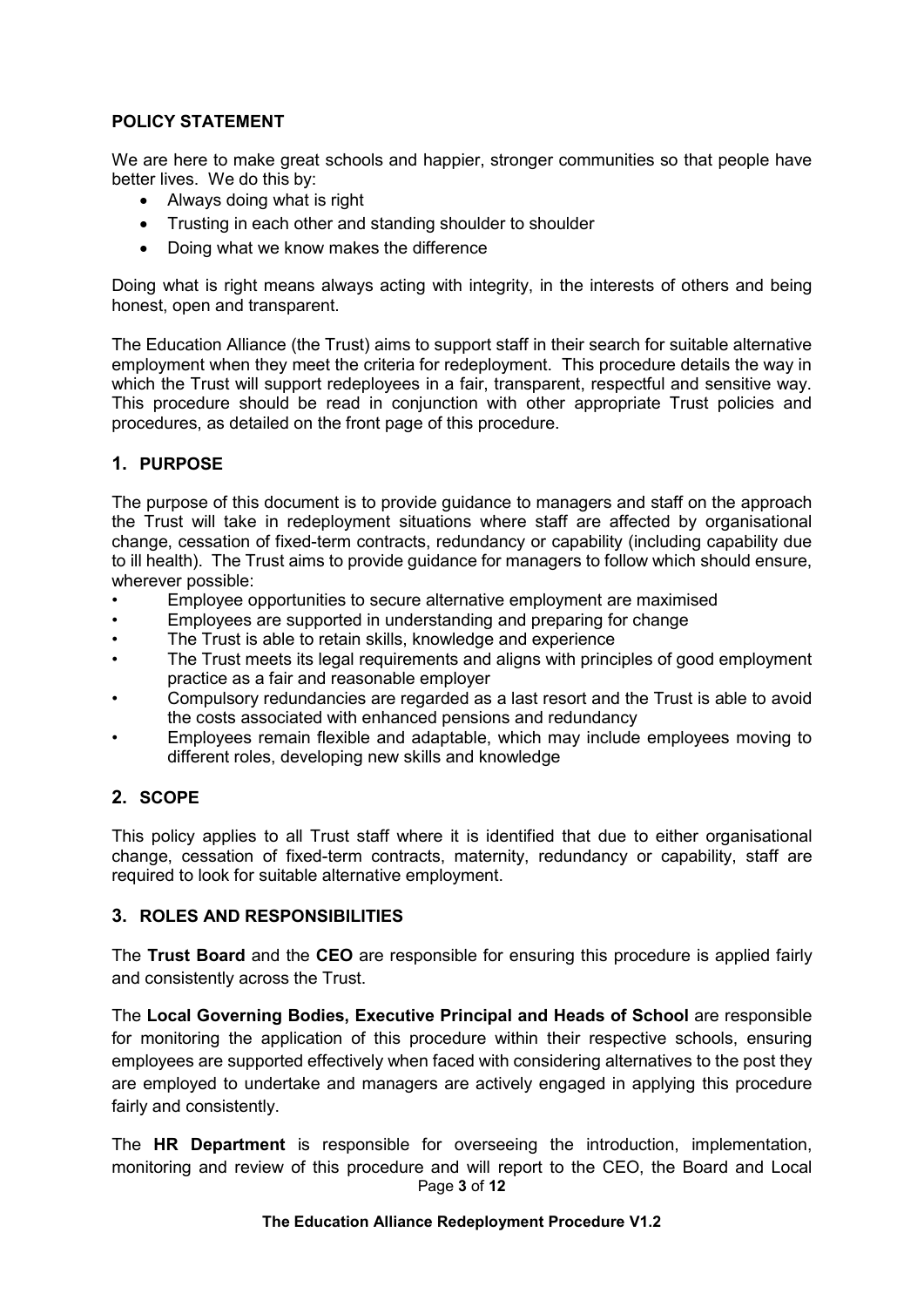Governing Bodies as required. The HR Department will provide advice, guidance and support in the implementation of this procedure, acting as a point of contact for managers and staff. The HR Department will ensure that this procedure is implemented fairly and consistently, whilst also ensuring that relevant employment legislation and statutory guidance is adhered to.

Managers are responsible for supporting the staff they manage, providing information in a timely, open, honest and understandable way. They must support and enable effective redeployment processes both as managers of staff affected by organisational change, redundancy and capability, but also as managers of vacancies that may be viewed as potentially suitable alternative employment for redeployees.

Employees affected by change, redundancy or capability will continue to undertake their existing role throughout the period of redeployment wherever possible (with support where appropriate) and will demonstrate a commitment to undertaking the agreed learning and development associated with securing a new role. They must also agree to fully engage with the process and apply for suitable alternative employment as opportunities arise, having a flexible approach to redeployment, which may include applying for different roles and developing new skills.

# 4. EQUALITY AND DIVERSITY

The Education Alliance is committed to:

- Promoting equality and diversity in its policies, procedures and quidelines
- Delivering high quality teaching and services that meet the diverse needs of its student population and its workforce, ensuring that no individual or group is disadvantaged
- This procedure has been equality impact assessed.

## 5. PRINCIPLES OF REDEPLOYMENT

Employees can access redeployment support when they are facing:

- Redundancy
- Organisational change which places their employment at risk of redundancy
- Capability (including ill-health)
- Cessation of a fixed term contract

Redeployment simply means that the employee is supported by the Trust to seek suitable alternative employment when they are facing potential dismissal due to the reasons stated above. The Trust encourages staff to seek support from their Trade Union at the earliest opportunity to ensure they are fully supported throughout the process.

In considering whether a position is suitable, the Trust and the employee should consider the following:

- How similar is the work to the employee's current job?
- How similar are the terms of the job being offered to those of the employee's current job?
- What are the employee's skills, abilities and circumstances in relation to the job?
- How similar is the pay (including any benefits), status, hours and location to those related to the employee's current job?

Page 4 of 12

The Education Alliance Redeployment Procedure V1.2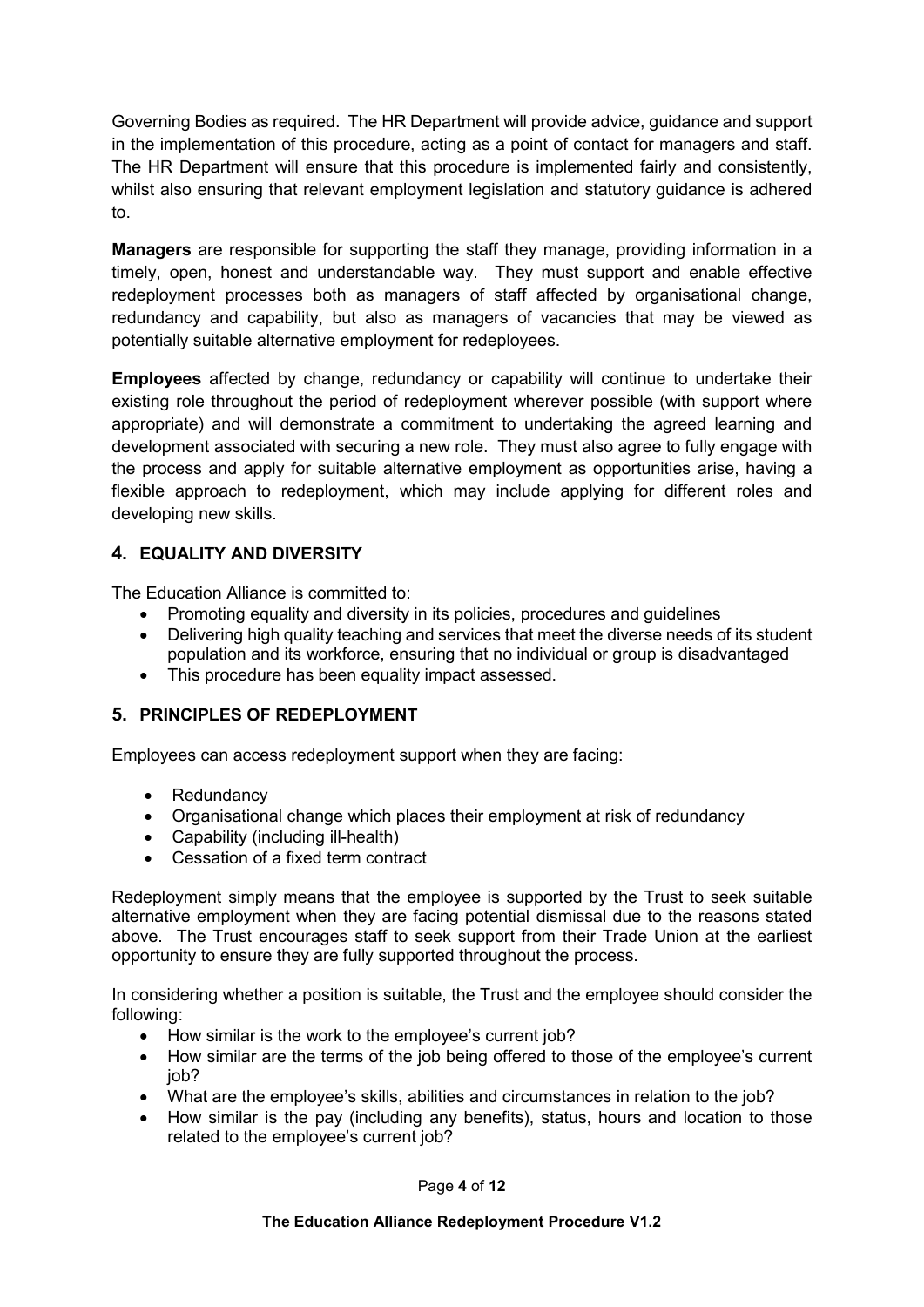Redeployment provides employees with additional support in seeking to secure alternative employment, both within the Trust and externally. A member of the HR Department will offer to meet with the employee to complete the redeployment form with them (Appendix 1). This provides the Trust and the employee with an opportunity to explore:

- The employee's understanding of the situation they are in and the associated timeframes
- The employee's knowledge, skills, abilities, circumstances and expectations
- The way in which redeployment might work (e.g. frequency of meetings and type of support the employee would find useful)
- The type of work, hours, duties, salary, status, location etc. that might be deemed as reasonable and the feasibility of finding suitable alternative work within the Trust
- The expectations of the Trust alongside the legal aspects of redeployment (e.g. the potential consequences of unreasonably rejecting a suitable alternative; trial periods and time off to attend interviews)

Whilst employees will be advised that if a suitable alternative position is found and unreasonably rejected, the employee could lose their right to redundancy pay (if they are accessing redeployment support due to redundancy), the intention of the process is that the employee and their HR contact agree how redeployment will work and they review the content of the redeployment form at each meeting, ensuring that any changes are captured. The process is intended to be supportive, enabling the Trust to retain staff wherever possible.

# 6. REDEPLOYMENT MEETING

Employees identified as meeting the criteria for redeployment will be offered a one-to-one meeting with a member of the HR Department. Employees may prefer to have a trade union representative or work colleague with them at the meeting, however, the intention of the meeting is that it is informal and supportive. Employees will be encouraged to discuss the reason for redeployment, their knowledge, skills, qualifications, experience, abilities and learning and development requirements. The aim of the meeting is to ensure employees understand their 'at risk' status, the circumstances that have led up to redeployment and how redeployment might work for them (e.g. the support on offer, agreement on the regularity of meetings and methods of communication). Employees will be assisted in identifying:

- The core requirements in their search for suitable alternative employment
- The requirements that are preferable rather than essential and any areas of flexibility
- Skills, qualifications and experience they hold and learning and development they require to assist them in securing suitable alternative employment
- Type and level of role that would be deemed suitable by the Trust and the prospects of finding suitable alternative employment within the Trust
- Potential options external to the Trust (including appropriate signposting)
- Support mechanisms (e.g. trade union representatives, the employee assistance package and health and wellbeing services)
- Expectations in relation to searching for suitable alternative employment (including the regularity of future meetings, activities, time off arrangements)

A member of the Human Resources Department will be identified to provide support to the employee during this period of uncertainty. They will offer a series of regular meetings as part of the redeployment process, enabling regular discussions regarding possible job opportunities, learning and development needs, information, and advice to take place. The HR representative will complete a redeployment form with the redeployee and will signpost and support them as appropriate. The HR representative will:

• Support the redeployee in their search for suitable alternative employment, preferably within the Trust, ensuring the employee and the Trust regularly review vacancies

Page 5 of 12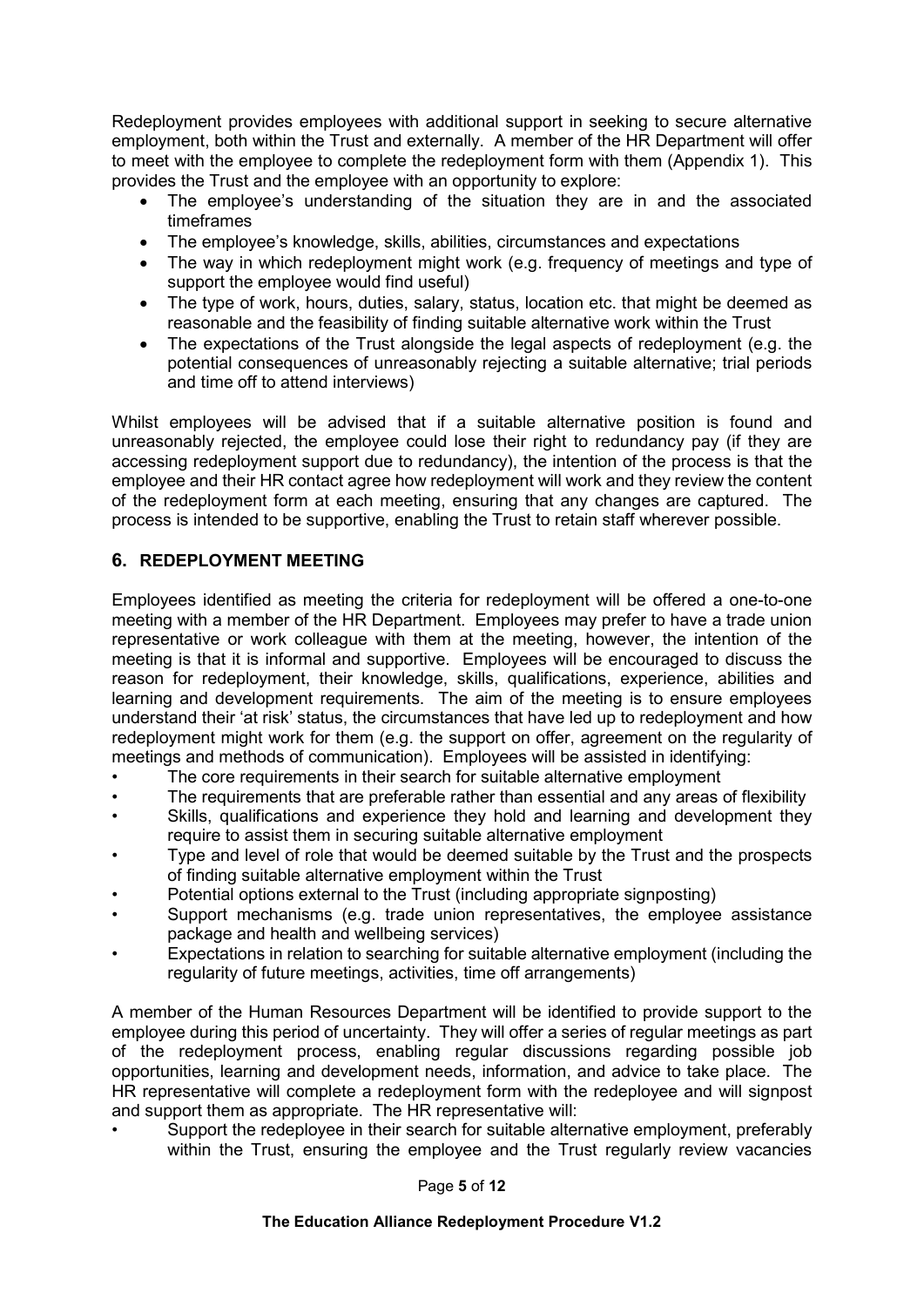across the Trust. Whilst the employee will be encouraged to regularly look for vacancies on the Trust website, the HR Department will also contact the redeployee if they see a vacancy, which may be viewed, as suitable alternative employment.

- Encourage the redeployee to have a flexible approach to redeployment wherever possible
- Signpost the redeployee appropriately to other services and organisations (e.g. Job Centre, health and wellbeing services)
- Explain the potential implications of redeployment decisions (e.g. unreasonable rejection of an offer of suitable alternative employment)
- Contact recruiting managers to facilitate the redeployment process wherever possible
- Adhere to legislative requirements
- Monitor trial periods and facilitate discussions between recruiting managers, current managers and redeployees

#### 7. SECURING SUITABLE ALTERNATIVE EMPLOYMENT

The HR Department will continually review and oversee the redeployment process for each redeployee. There may be occasions where it is appropriate for HR to arrange a ring-fenced interview. This means that the pool of candidates to be considered for a post is restricted (e.g. ring-fenced) to a particular group of staff. Interview panels for ring-fenced interviews should include a representative from the HR Department wherever possible. If an employee is designated at risk of losing their employment with the Trust due to redundancy or capability, they may be provided with an opportunity to apply for a ring-fenced post within the Trust. In such circumstances, they will be guaranteed an interview for the post if they apply and meet the essential criteria of the post. An invitation to attend a ring-fenced interview is not a guarantee of a formal offer, as the employee will have to demonstrate their knowledge, skills, abilities and competencies throughout the selection process. In circumstances where employees are unsuccessful, they must be offered detailed constructive feedback by the chair of the recruiting panel.

Slotting may occur where there is one member of staff at risk of redundancy or losing their employment due to capability or cessation of a fixed term contract and there is a suitable alternative post that is very similar to their current substantive post. In such circumstances, slotting can only occur where there are no other at-risk members of staff who could reasonably make any claims that they should have the opportunity to apply for that post. The redeployee must meet the essential criteria of the post, as stated in the person specification. If the post is similar in nature (e.g. the job description and person specification are broadly the same as their current role and the pay scale is the same) to the employee's substantive role they may be slotted into the role as opposed to applying and progressing through a selection process.

The Trust will work with redeployees to identify the possibilities of suitable alternative employment. Where there are internal opportunities for redeployment the employee's knowledge, skills and competencies, qualifications and experience will be assessed against the job description and person specification of the vacant post(s). The post may not necessarily be at the same pay point, salary, terms, and hours of work or status as the employee's substantive post. In deciding whether a post can be considered as a suitable alternative, the Trust and the employee will take account of the afore-mentioned factors. Sufficient information on alternative employment will be provided to enable the employee to decide whether to accept the post.

If the employee believes that, the alternative post(s) is not suitable they must express this in writing, clearly detailing the reasons for the rejection. Employees who refuse to engage in the process of redeployment or unreasonably reject an offer of suitable alternative employment may lose any previous entitlement to redundancy pay.

Page 6 of 12

#### The Education Alliance Redeployment Procedure V1.2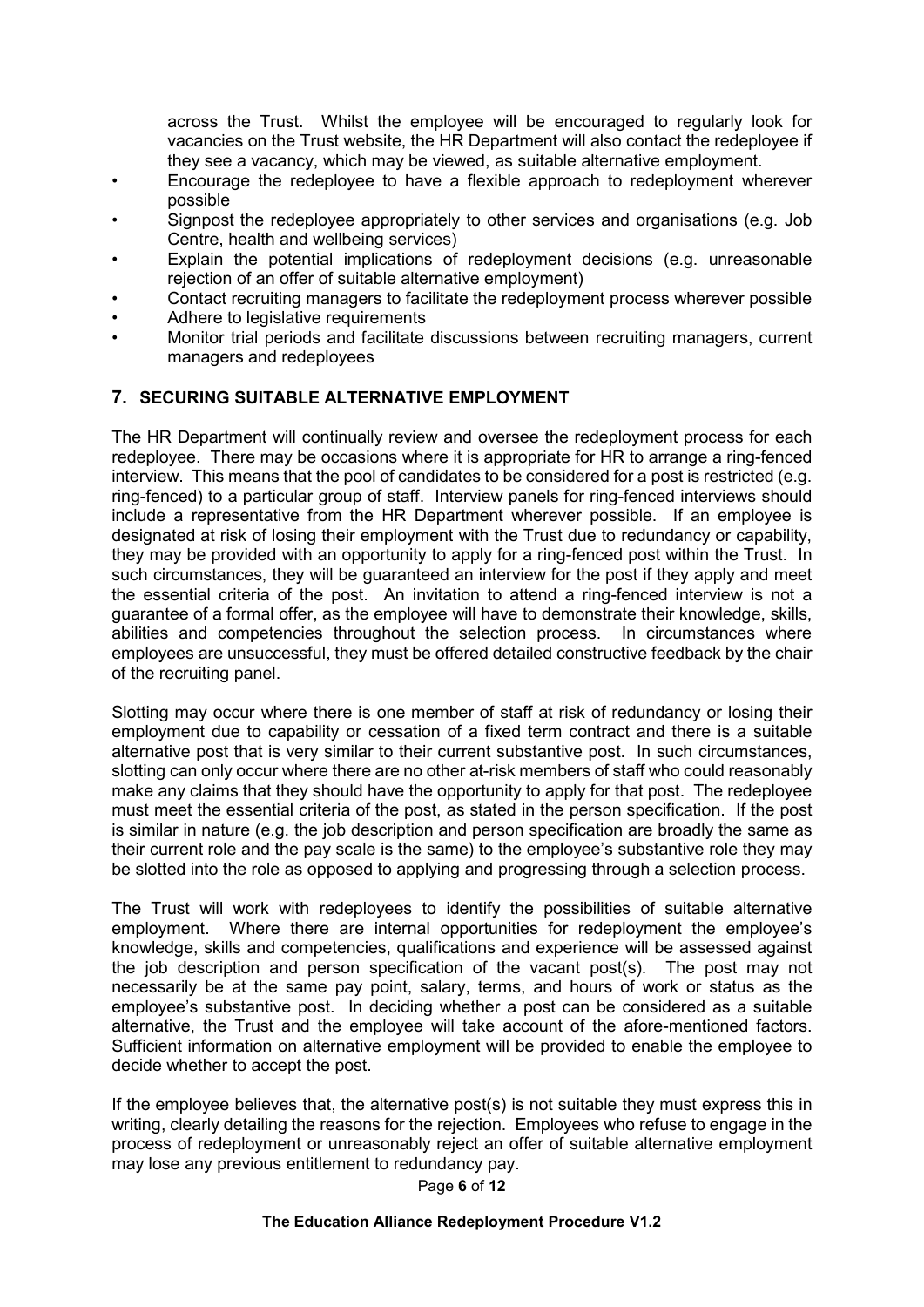An offer of suitable alternative employment must begin either immediately after the current role comes to an end or within 4 weeks of the date of termination of the current role. When a redundant employee accepts an offer of new employment within these timescales, s/he will not be regarded as redundant in law and such a break would not be viewed as a break in service.

Employees have the right to a 4-week trial period for any alternative employment they are offered. This can be extended if the employee needs training and any extension must be agreed in writing before the trial period starts. Where an employee decides within a trial period that the new role isn't suitable, they must advise the HR Department at the earliest opportunity. Their employment rights will not be affected; however, the employee will lose any right to redundancy pay if they don't provide notice within the 4-week trial period.

# 8. APPEALS

If an employee feels aggrieved about the way in which this procedure has been implemented, they can lodge a grievance as detailed in the Trust's Grievance Procedure.

# 9. MONITORING COMPLIANCE WITH AND EFFECTIVENESS OF THE POLICY

Effectiveness and compliance of this Policy will be monitored by the HR Department.

## 10. REVIEW

This Procedure will be reviewed within 2 years of the date of implementation via the Trust's JCNC.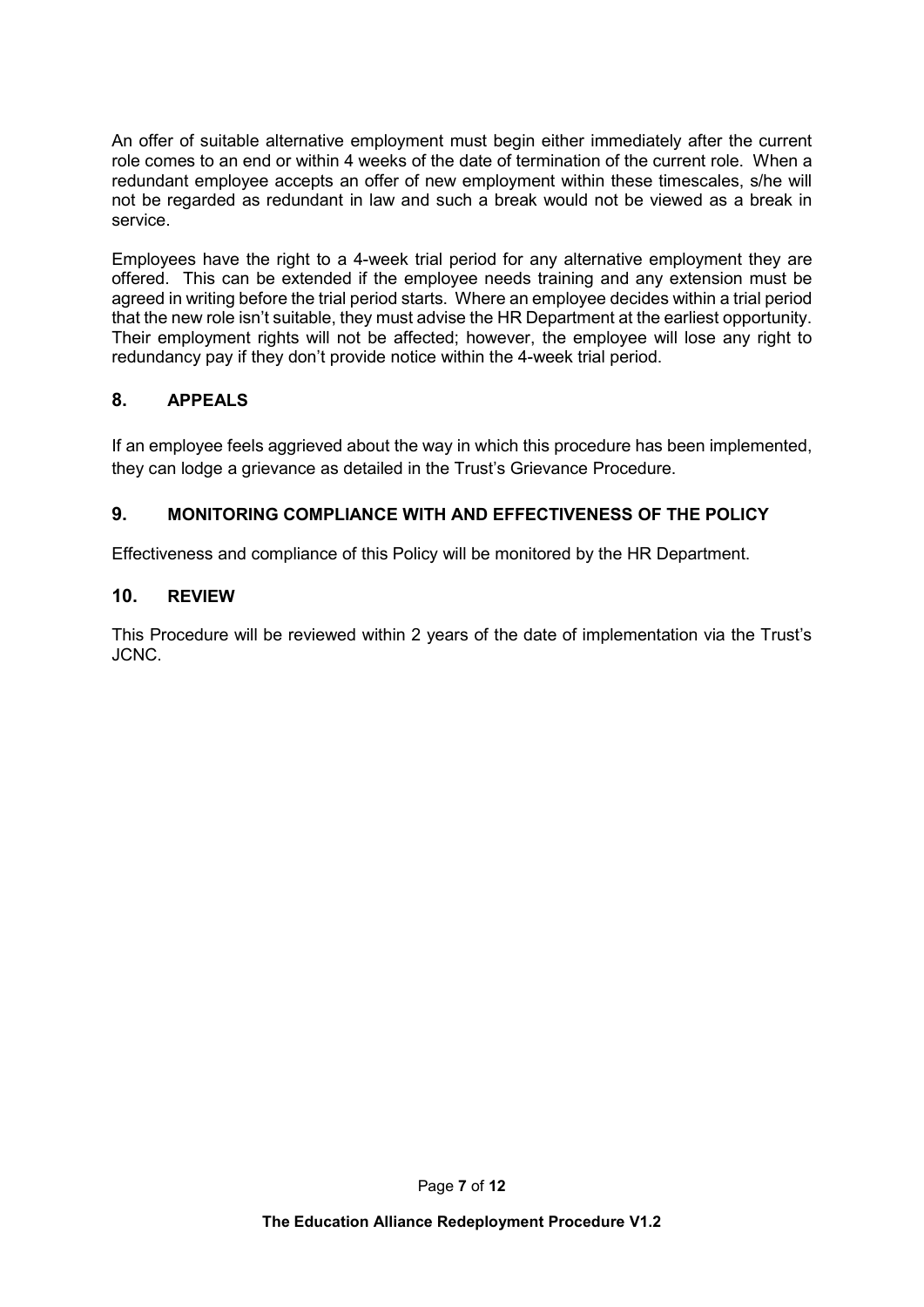# Appendix 1

#### The Education Alliance

# Redeployment Form

# Date of interview: Place of interview:

# Part A: Personal Data

| Name                     |  |
|--------------------------|--|
| <b>Address</b>           |  |
| <b>Email addresses</b>   |  |
| Contact telephone number |  |
| Job title                |  |
| <b>Current hours</b>     |  |
| Continuous service date  |  |
| Pay point                |  |
| Allowances?              |  |

#### Part B:

1. What is your understanding of the circumstances the have led to you being in a redeployment situation?

Page 8 of 12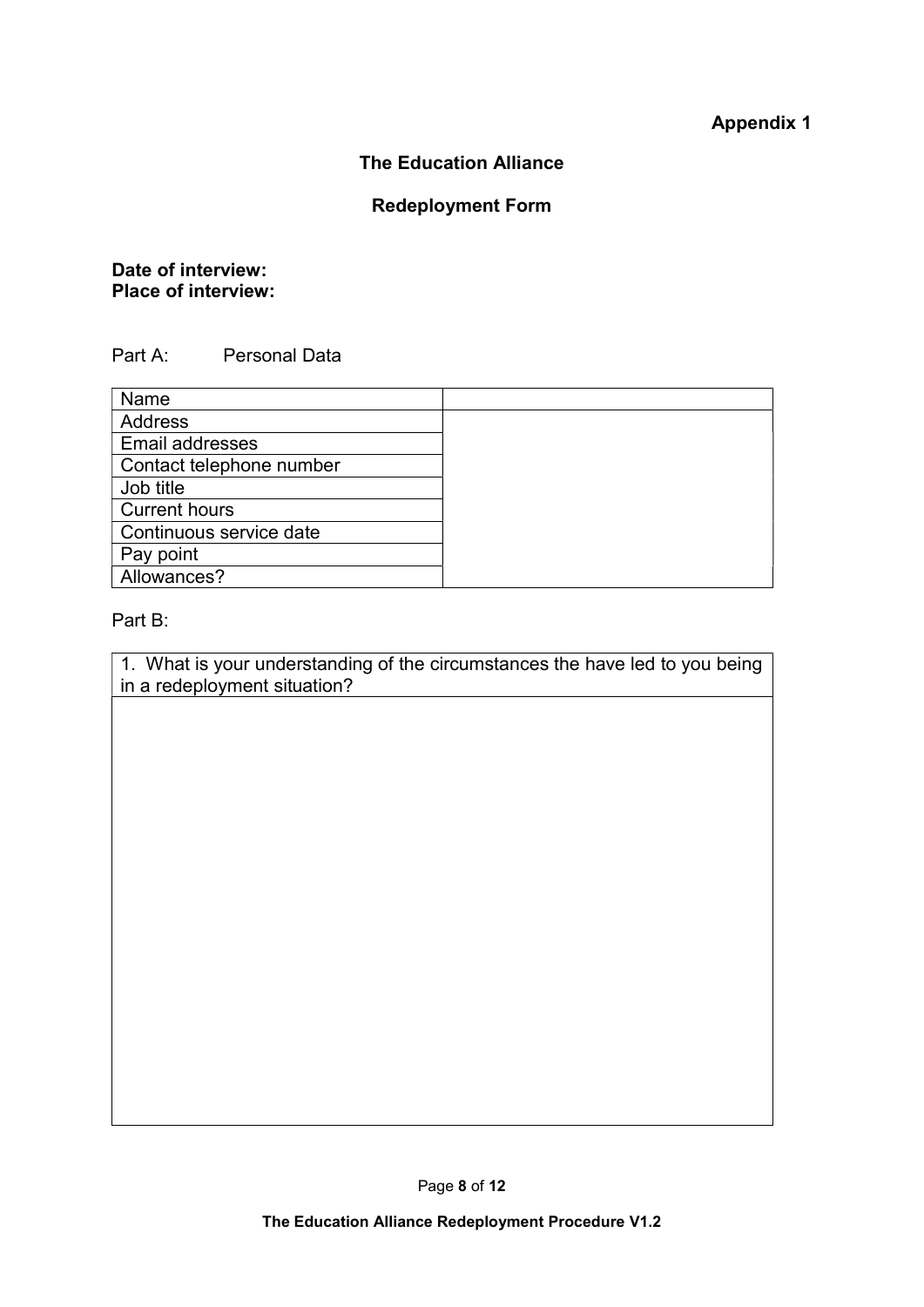# Part C: Past Employment

| Previous post held in    |  |
|--------------------------|--|
| the last 10 years        |  |
|                          |  |
|                          |  |
|                          |  |
|                          |  |
|                          |  |
|                          |  |
|                          |  |
|                          |  |
|                          |  |
|                          |  |
|                          |  |
|                          |  |
|                          |  |
|                          |  |
|                          |  |
|                          |  |
|                          |  |
|                          |  |
|                          |  |
|                          |  |
|                          |  |
|                          |  |
| Qualifications           |  |
|                          |  |
|                          |  |
|                          |  |
|                          |  |
|                          |  |
|                          |  |
|                          |  |
|                          |  |
|                          |  |
|                          |  |
|                          |  |
|                          |  |
|                          |  |
|                          |  |
|                          |  |
|                          |  |
|                          |  |
| <b>Current knowledge</b> |  |
|                          |  |
| skills and experience    |  |
| being used               |  |
|                          |  |
|                          |  |
|                          |  |
|                          |  |
|                          |  |
|                          |  |
|                          |  |
|                          |  |
|                          |  |
|                          |  |
|                          |  |
|                          |  |
|                          |  |
|                          |  |
|                          |  |
|                          |  |
|                          |  |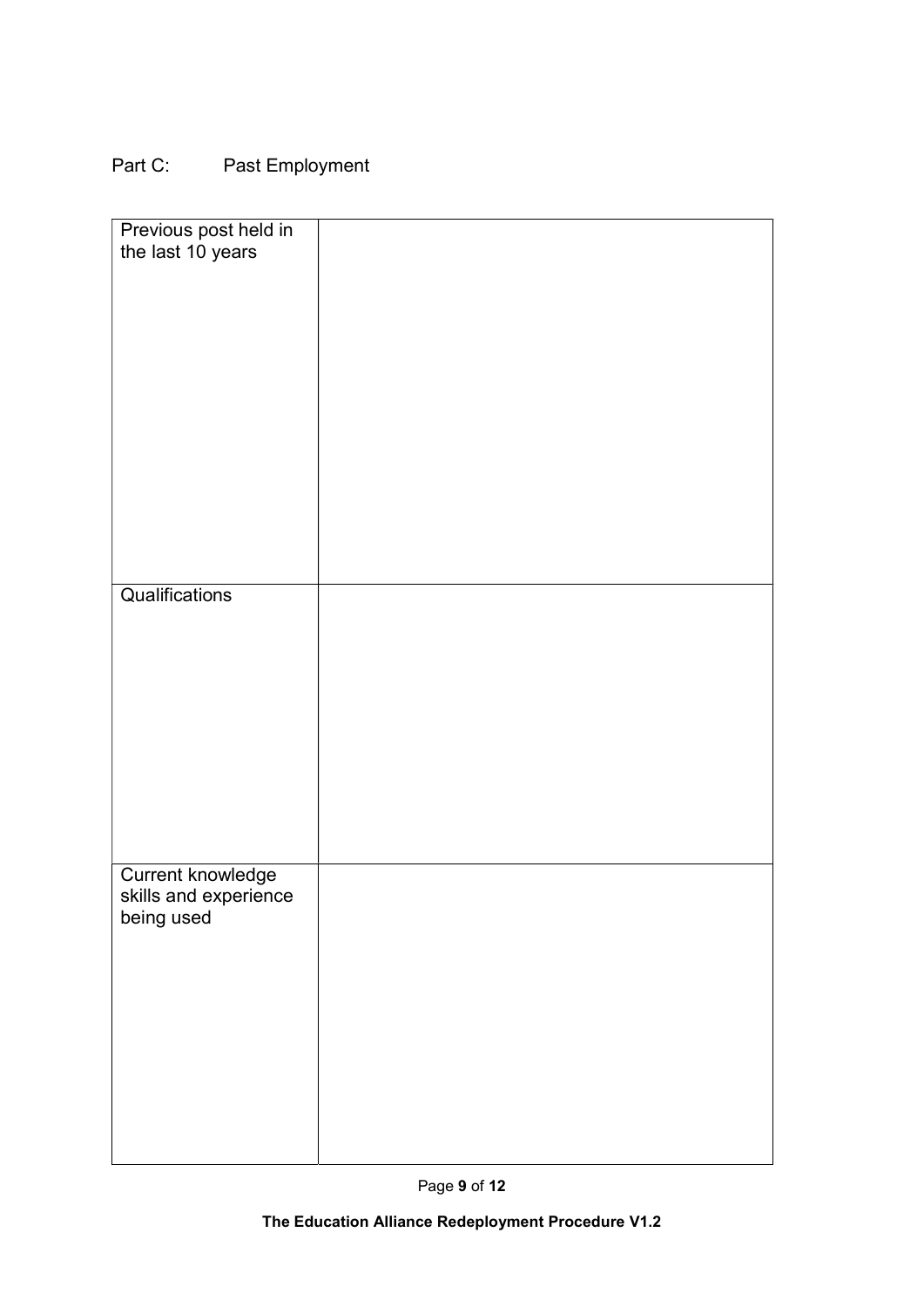| Past knowledge, skills<br>and experience not<br>being used |  |
|------------------------------------------------------------|--|
|                                                            |  |

# Part D: Future Employment

| Are you in the process<br>of applying for any<br>posts?                                            |  |
|----------------------------------------------------------------------------------------------------|--|
| Any preferences for<br>future employment<br>(working pattern,<br>geographical location<br>$etc.$ ) |  |
| <b>Essential features or</b><br>the role                                                           |  |
| Desirable features                                                                                 |  |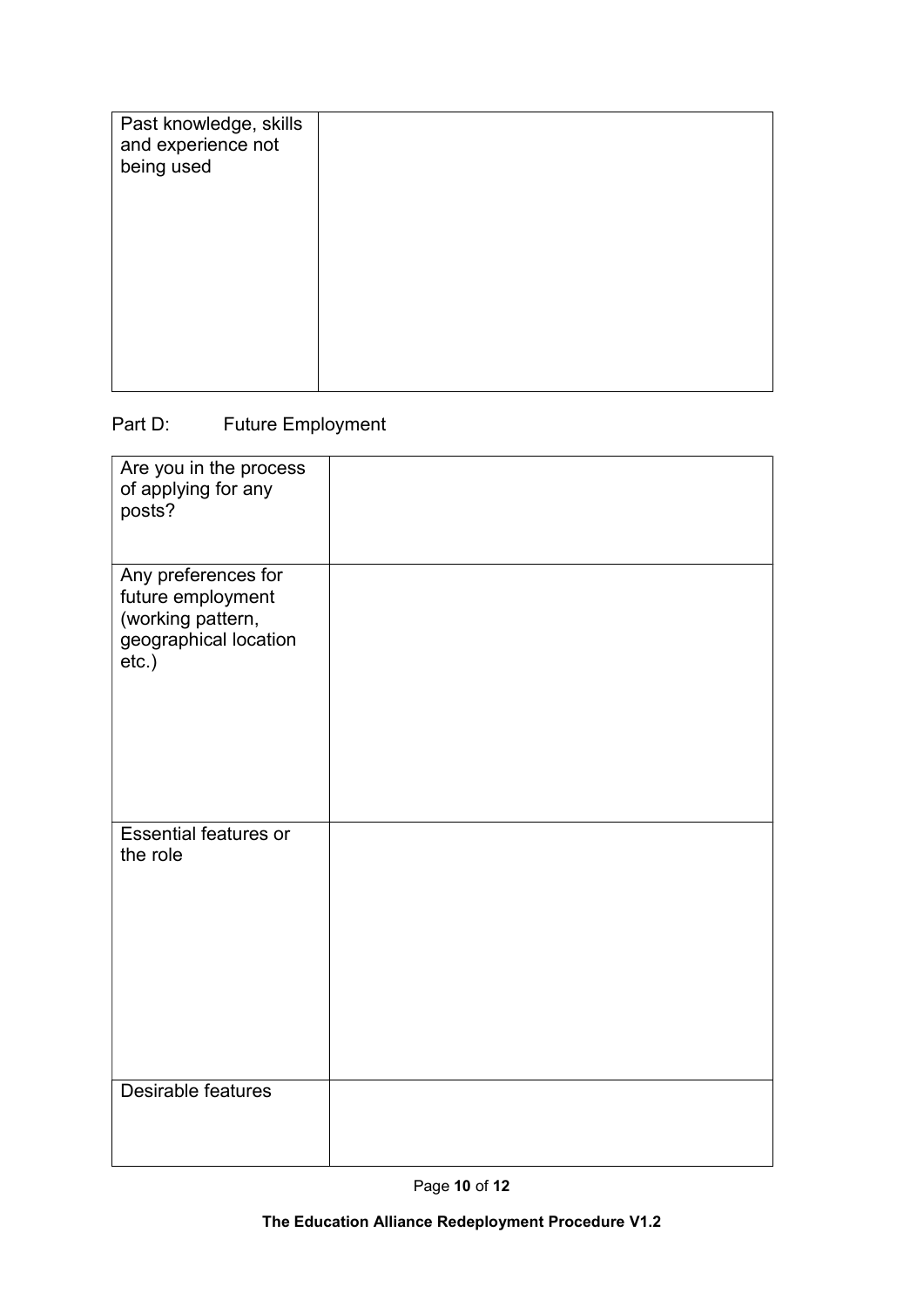| Any considerations in<br>relation to the Equality<br>Act 2010? |  |
|----------------------------------------------------------------|--|

# Part E: Training needs

| Recruitment        |  |
|--------------------|--|
| Interviewing       |  |
| Presentation       |  |
| Role specific      |  |
| Future aspirations |  |